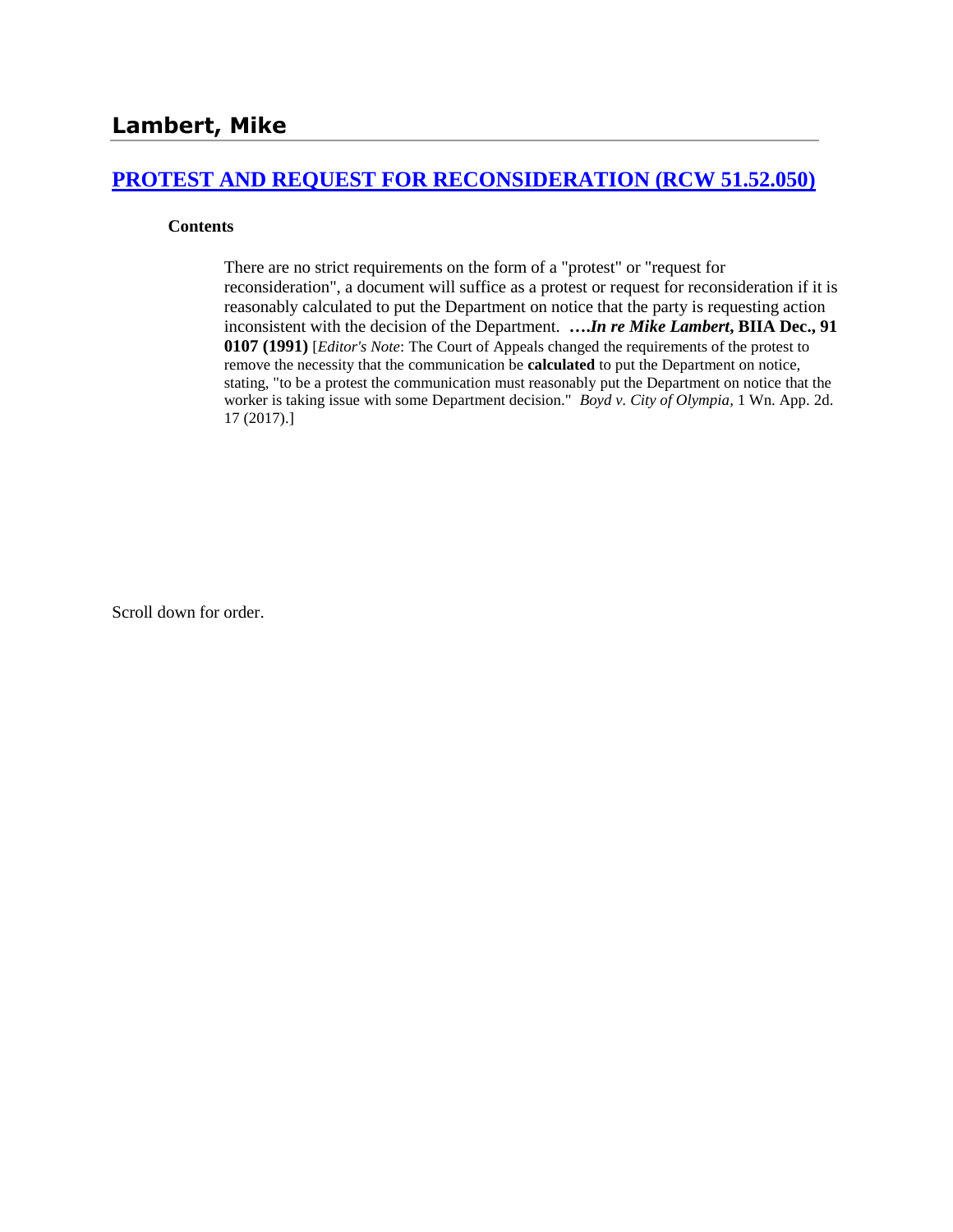### **BEFORE THE BOARD OF INDUSTRIAL INSURANCE APPEALS STATE OF WASHINGTON**

**)**

**) )**

# **IN RE: MIKE LAMBERT ) DOCKET NO. 91 0107**

## **DECISION GRANTING RELIEF ON THE RECORD**

**CLAIM NO. J-144825**

An appeal was filed by the claimant, on January 9, 1991 from a letter of the Department of Labor and Industries dated December 27, 1990 which denied reconsideration of an order dated September 7, 1990.

From a review of the Department record in this matter it appears that by the order of September 7, 1990 the Department distributed a third party recovery of \$180,000, making demand for reimbursement from the claimant in the amount of \$86,447.99. The order was entered by June Gorsky of the Department's third party section. On October 8, 1990 the Department received an October 4, 1990 letter from the claimant's attorney, addressed to June Gorsky. In the letter the claimant's attorney denies that the Department has any right to share in the \$180,000 third party recovery and states his reasons for that position. Specifically, he states the Department is precluded from sharing in the recovery by virtue of the "employer fault" provision of the third party statute. RCW 51.24.060(1)(f). The attorney suggests that the issue could be decided by way of a declaratory judgment action and asks that the matter be referred to a Department staff attorney for further discussion.

The matter was referred to the Office of the Attorney General. However, by the letter dated December 27, 1990 the claimant's attorney was advised that the order of September 7, 1990 was "now final and binding." It is the contention of the Department that the letter of October 4, 1990 is not a request for reconsideration.

It is true that the attorney's letter of October 4, 1990 does not use the words "protest" or "request for reconsideration." It is also true that the attorney's letter does not specifically refer to the order of September 7, 1990. On the other hand, we have never imposed any strict requirements on what may constitute a "protest" or "request for reconsideration". See, e.g.., In re Charles Weighall, BIIA Dec. 29,836 (1970) (Application to reopen claim construed as protest of order closing claim). The use of "magical" statutory words is not required. It is sufficient if the Department receives a written document, filed within the time allowed by law, which is reasonably calculated to put the Department on notice that the party submitting the document is requesting action inconsistent with the decision of the Department. Upon receipt of the October 4, 1990 letter